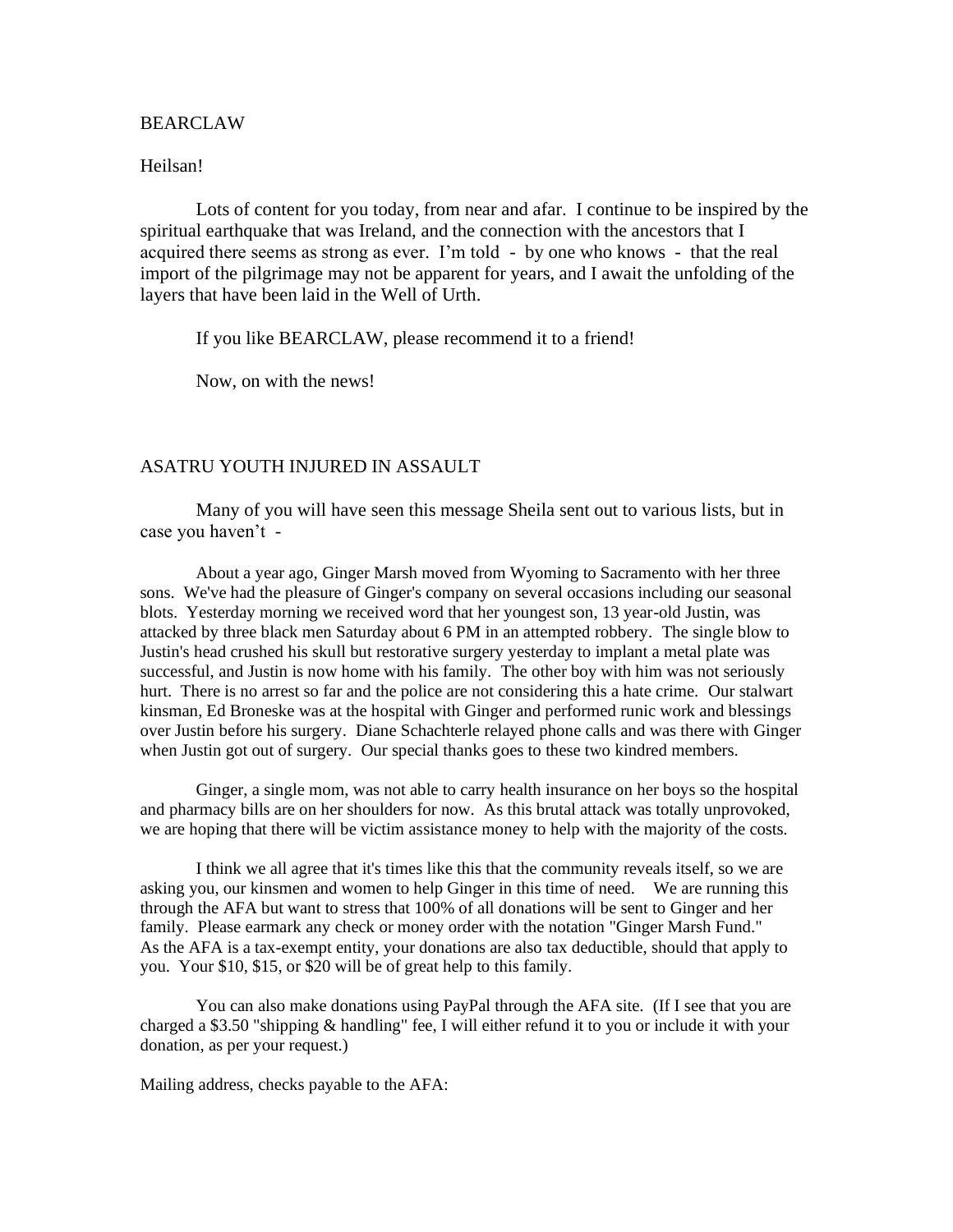AFA Re: Ginger Marsh Fund P.O. Box 445 Nevada City, CA 95959

Thanks to all!

Sheila McNallen Calasa Kindred/AFA

## MIDSUMMER IN NEVADA CITY

Calasa Kindred, made up of local AFA supporters, met on June 14 to honor Sunna at Midsummer and to give our thanks for her life-giving might. Blot was held in our secluded grove as we called on all the Holy Powers and renewed the bonds that connect us to them.

We sat in the shade before dinner and talked about several questions now facing the AFA. Ways of presenting out ideas to the larger public were discussed, as was the form our future publications should take. The results of our mooting will be shared with *Bearclaw* readers at a later time.

Our celebration concluded with a powerful sumbel as we gathered around the fire pit and spoke over the horn concerning the Holy Ones and the ancestors.

# PROGRESS ON THE HOF-SITE

The next weekend, AFA supporters met to work on the land where our hof sits, high in the Sierra Nevada mountains. A day's labor gave us most of a shed for housing kitchen supplies. We took turns sawing, hammering, and carrying boards, or just catching up on the news of our various families.

Later, as the sun sank lower toward the horizon, we gathered at the ritual site overlooking one of California's many inspiring river canyons. Calling on all the Gods and Goddesses, we praised Sunna in her strength and let the warmth of her rays wash over us. We were truly blessed, and the golden mead sprinkled on the assembled folk reminded us of the sun's sparkling radiance.

As the daylight faded on the horizon and the shadows overtook us, we gathered around the fire for sumbel. The mead traveled three times around the circle, with strong toasts matching our mood. Diane stood over the flames and declared her dedication to our kindred, to this holy hof-place, and to the community we are forming here in northern California. We all rose and joined her, placing our horns alongside hers.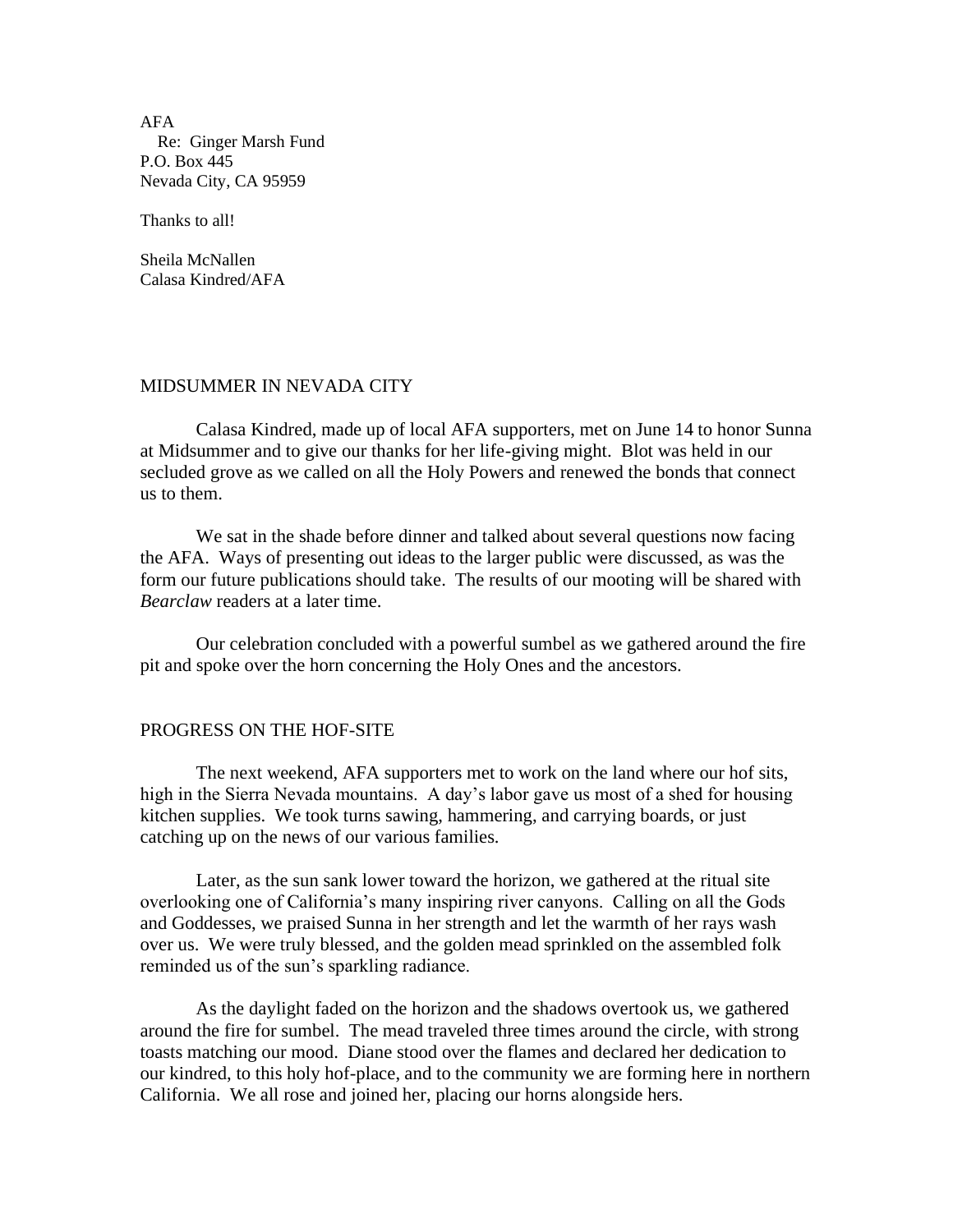Like any human venture, our fledgling community has had its share of troubles and false starts. But those of us who were there that night renewed our faith and our loyalty to our common endeavor and to the noble ideals that inspired it. We will persevere - even though saddened by the news that the Tobin family is moving out of the area. We will miss them, but they will carry the AFA to their new home and spread the Asatru revival still farther afield. Horns were raised to them at sumbel. Hail the Tobins!

We parted late that night, firm in our dedication to each other, to the AFA, and to the community we are building.

## MIDSUMMER IN PRISON

Monday, the 23<sup>rd</sup>, I journeyed to Solano State Prison, at Vacaville. The kindred there is an energetic one, and I visit them a couple of times a year.

After being ushered into the chapel, we sat in a circle and I told them of my recent trip to Ireland. I emphasized the spiritual impact of making such a powerful connection with my ancestors. I told them of the many online genealogical resources they can access once they are free, and urged them to explore their ancestral line in a real way - and, if they can, to make a pilgrimage like mine. One of my goals was to give them something positive to look forward to when they are back on the street; another was to help them tap into the support that the bloodline can give them as they rebuild their lives.

Later, I read them some of my recent writings and then we gave blot for Midsummer. We can't use real mead, of course, so I take a mixture of honey and water with me. I also take a bowl, a horn, and an evergreen sprig (a little hard to get in prison…).

Lunch was next on the agenda - simple institutional fare, but plentiful and eaten in the company of men following the Gods. Our meal was followed by the story of Frey's winning of Gerd, and in our last minutes I taught the men a simple breathing technique for meditation and explained its relationship to *ond* or *anda*, the energy associated with the breath in Germanic lore.

Of the "graduates" of this kindred, the only two I know are thriving in the outside world. They have decent jobs, pretty girlfriends, and real lives. They carry themselves with dignity and honor and I am glad that Asatru was there for them. Now, they are there for the Gods and the Folk. The Gods have great power to help men and women fix broken lives.

# THOR'S HAMMERS IN GOLD AND SILVER!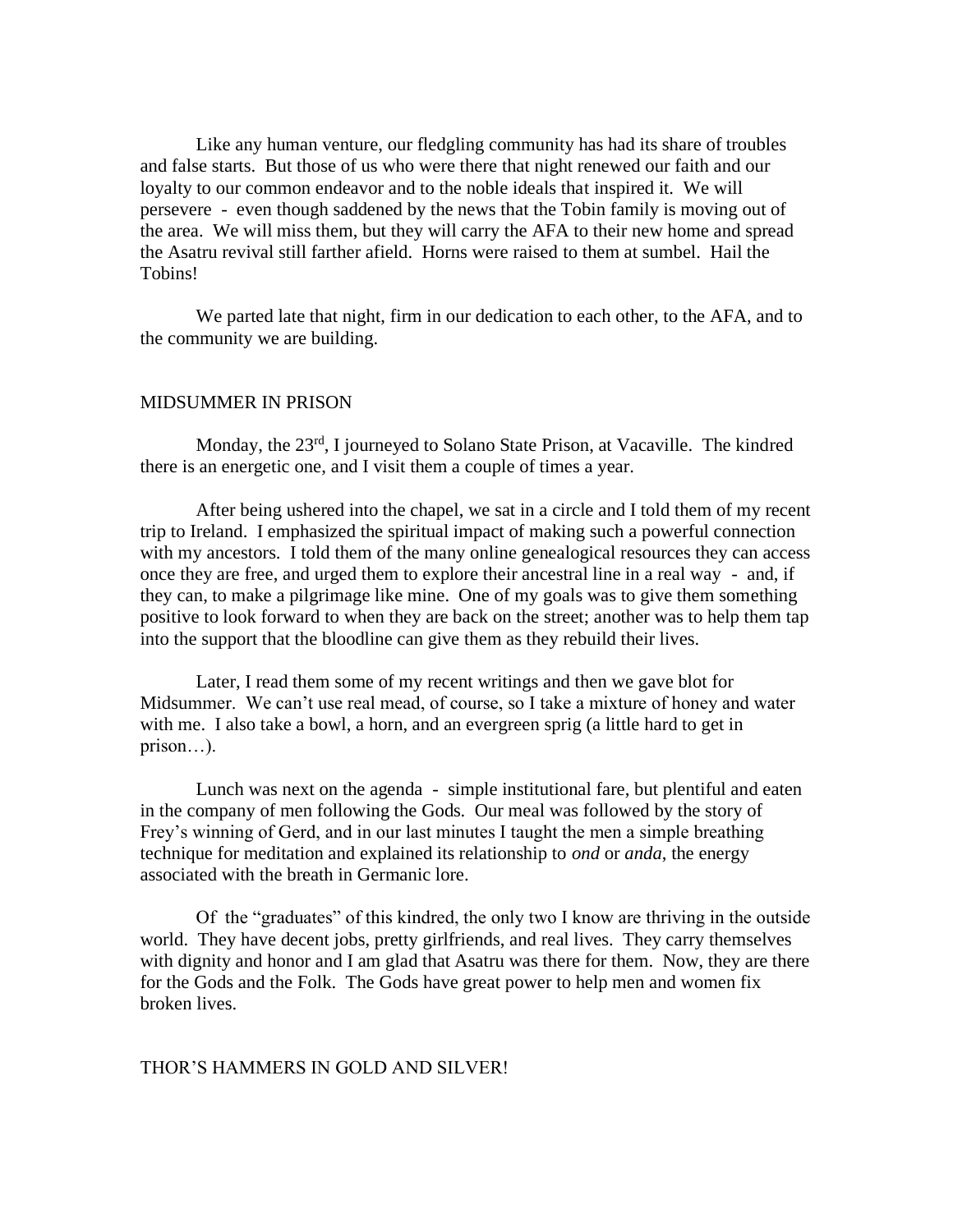For outstanding hammers in sterling silver and 18 karat gold (as well as a line of clothing to match!) go to [http://www.hammersofthegods.org.](http://www.hammersofthegods.org/) These feature the name "Thor" in Younger Futhark runes, and they actually look like hammers! No more comments like "Hey, why do you wear a little anchor around your neck?" ever again…Tell Thom that Steve McNallen sent you!

# *SAGAS OF THE ICELANDERS -* CHEAP!

Daedalus Books, at [http://www.daedalusbooks.com,](http://www.daedelusbooks.com/) has copies of the paperback edition of *Sagas of the Icelanders* by Jane Smiley…for \$5.98! At this price, buy one and give another to a friend who needs to learn more about his or her heritage.

### SCHOOLBOY DISCOVERS VIKING RING

A sixth-grader in Norway found a Viking ring during a class trip to Borre National Park, the site of an ancient ship burial.

"I was digging for something like this and there it was!" said Magnus Hempel Naess of Galleberg Elementary School. The children had been allowed to try their hand at actual excavation, and for Magnus it was certainly a success.

Archeologist Terje Gansum commented that the ring was probably part of a larger assembly that hung like a necklace, judging from its size and the way it was fashioned. It was estimated to be 1,100 years old or older.

## NEW LINK BETWEEN PERSONALITY AND GENETICS

Traits such as introversion, inhibition, and our reaction to new people and novel situations are partly determined by specific brain structures, according to the ABC News article "Born Shy" (June 23, 2003). The news item reports on a study led by Carl Schwartz, director of the developmental psychopathology lab at Massachusetts General Hospital in Boston and reported in the latest issue of *Science*.

The new findings reinforce the work of other scientists over the years whose studies demonstrate that personality traits are largely inherited - though one's life experiences may determine how the traits actually manifest in one's life.

AND THAT'S IT for now. May the second half of your year be even better than the first!

Hail the Gods and Goddesses!